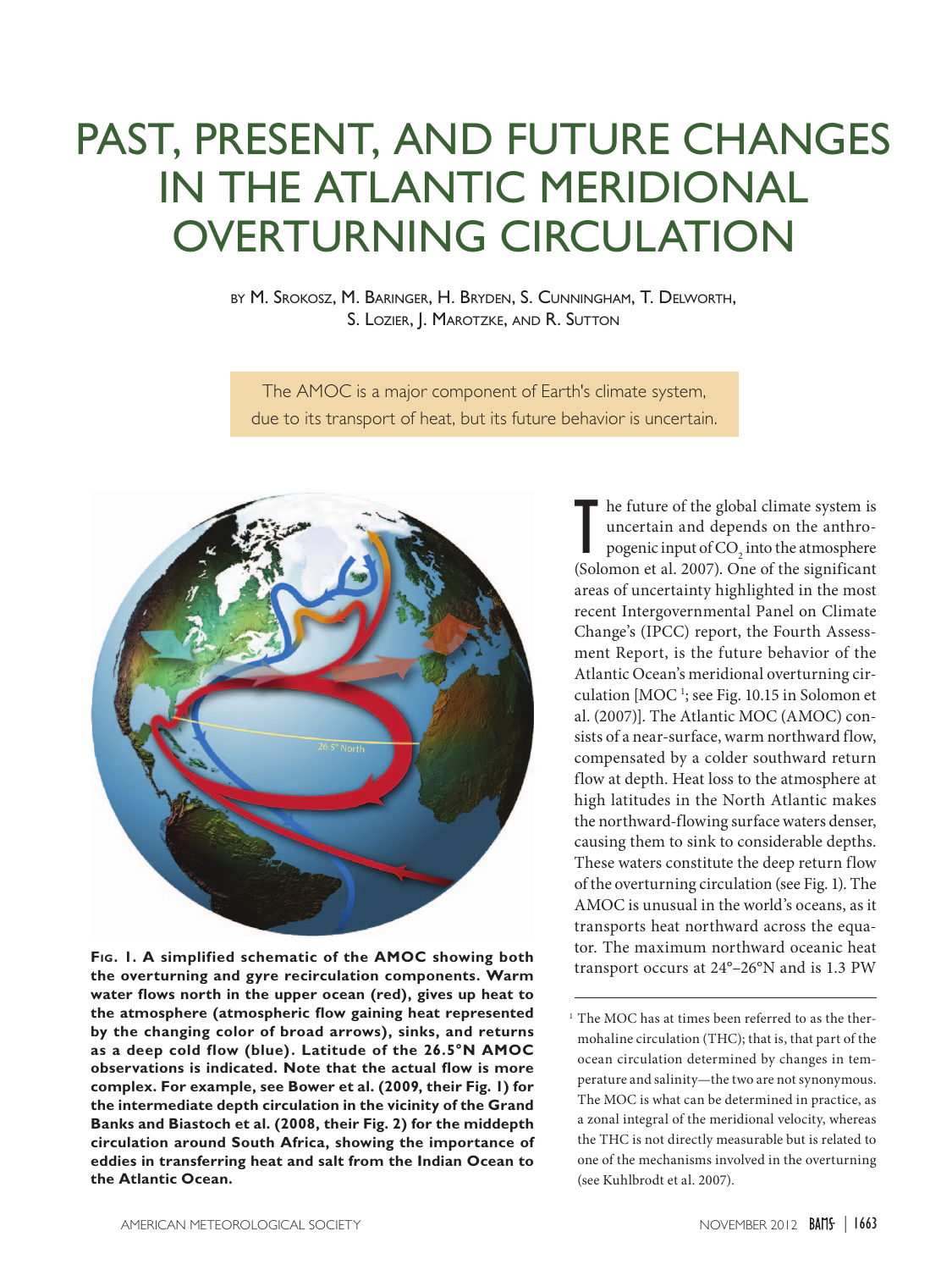(1 PW =  $10^{15}$  W) and accounts for ~25% of the total (atmosphere and ocean) poleward heat transport at those latitudes (Hall and Bryden 1982; Trenberth and Caron 2001; Johns et al. 2011). As this oceanic heat is advected poleward, there is a strong transfer of heat from the ocean to the atmosphere at midlatitudes, contributing to the temperate climate of northwest Europe. Future changes in the AMOC could therefore have significant climatic impacts. In addition, such changes could affect the North Atlantic sink for  $\mathrm{CO}_\mathrm{2}$  (Schuster and Watson 2007), the position of the intertropical convergence zone (ITCZ), the Atlantic storm track, rainfall (Vellinga and Wood 2002), and marine ecosystems (Schmittner 2005).

Despite its importance, and the uncertainty about its future behavior, the AMOC has not been well observed until recently. The traditional approach for measuring the AMOC was using synoptic transocean basin ship-based estimates of geostrophic velocities, calculated from density, in turn obtained from temperature and salinity. This approach led to the most highly sampled part of the AMOC being a section at ~24°N, with occupations in 1957, 1981, 1992, 1998, and 2004 (Bryden et al. 2005). A further occupation of this section occurred in 2010 (Atkinson et al. 2012; Frajka-Williams et al. 2011). Such serious undersampling means that any conclusions drawn about the past behavior of the AMOC are subject to considerable uncertainty (Cunningham et al. 2007; Kanzow et al. 2010). This paper will discuss the following: the past and present behavior of the AMOC in light of more recent observations; the possible impacts of future changes; the potential for predicting future changes, particularly on decadal time scales;

**Affiliations:** Srokosz, Bryden, and Cunningham—National Oceanography Centre, Southampton, Southampton, United Kingdom; Baringer—Atlantic Oceanographic and Meteorological Laboratory, Miami, Florida; Delworth—Geophysical Fluid Dynamics Laboratory, Princeton, New Jersey; Lozier—Nicholas School of the Environment, Duke University, Durham, North Carolina; MAROTZKE-Max Planck Institute for Meteorology, Hamburg, Germany; SUTTON-Department of Meteorology, University of Reading, Reading, United Kingdom **Corresponding author:** M. Srokosz, National Oceanography Centre, Southampton, Empress Dock, Southampton SO14 3ZH, United Kingdom E-mail: [mas@noc.ac.uk](mailto:mas%40noc.ac.uk?subject=)

*The abstract for this article can be found in this issue, following the table of contents.* [DOI:10.1175/BAMS-D-11-00151.1](http://dx.doi.org/10.1175/BAMS-D-11-00151.1)

In final form 16 March 2012 ©2012 American Meteorological Society and future directions for AMOC research. Further background on the AMOC may be found in the reviews of Kuhlbrodt et al. (2007, 2009), Lozier (2010, 2012) and special issue of *Deep-Sea Research* (2011, Vol. 58, Nos. 17 and 18). Kuhlbrodt et al. (2007) discuss the driving processes of the AMOC—surface heat and freshwater fluxes, vertical mixing processes in the ocean interior, wind-induced upwelling in the Southern Ocean—so readers are referred to that review for more on those topics.

*What do we know about present and past changes in the AMOC?* In addition to the uncertainties regarding the future behavior of the AMOC, a spur to investigate the role of the AMOC in climate has been the paleoclimate record, as captured in ice cores and ocean sediments. Past rapid (in this context, on the order of a decade) changes in the climate have been linked to changes in the AMOC, leading to Broecker's (1991) characterization of the global MOC as the "great ocean conveyor" [see reviews of Clark et al. 2002; Rahmstorf 2002; Alley 2007; Lynch-Stieglitz et al. 2007; see special issue of *Global and Planetary Change,* 2011, Vol. 79, Nos. 3 and 4, containing a range of results from the Rapid Climate Change (RAPID) program paleostudies]. That the circulation might have more than one stable state has been known since Stommel's (1961) paper (see also Longworth et al. 2005), and potentially this could allow rapid switching between ocean circulation states under external forcing (see the "How will the AMOC change over the next few decades and the twenty-first century?" section).

A paper that bridges the gap between paleo observations and modern ones is that of Boessenkool et al. (2007), which uses the paleocurrent proxy of "sortable" silt from a core on the Reykjanes Ridge to examine the flow of Iceland–Scotland overflow water—one of the sources of the deep limb of the AMOC—over the last 230 years. The authors show that the flow correlates well with modern observations of salinity and with the North Atlantic Oscillation (NAO) on decadal time scales. The relationship between the NAO and the AMOC via the deep overflows is one that remains to be determined, as the link between high-latitude deep flows and the AMOC is complex (Lozier 2012).

The behavior of the AMOC even farther back in time has been examined using a variety of paleoproxies [as discussed in detail by Alley (2007)]. In particular, in addition to the possible "on/off" modes characterized by Stommel (1961), paleoevidence suggests that there might have been three modes of AMOC operation during the last glacial period. These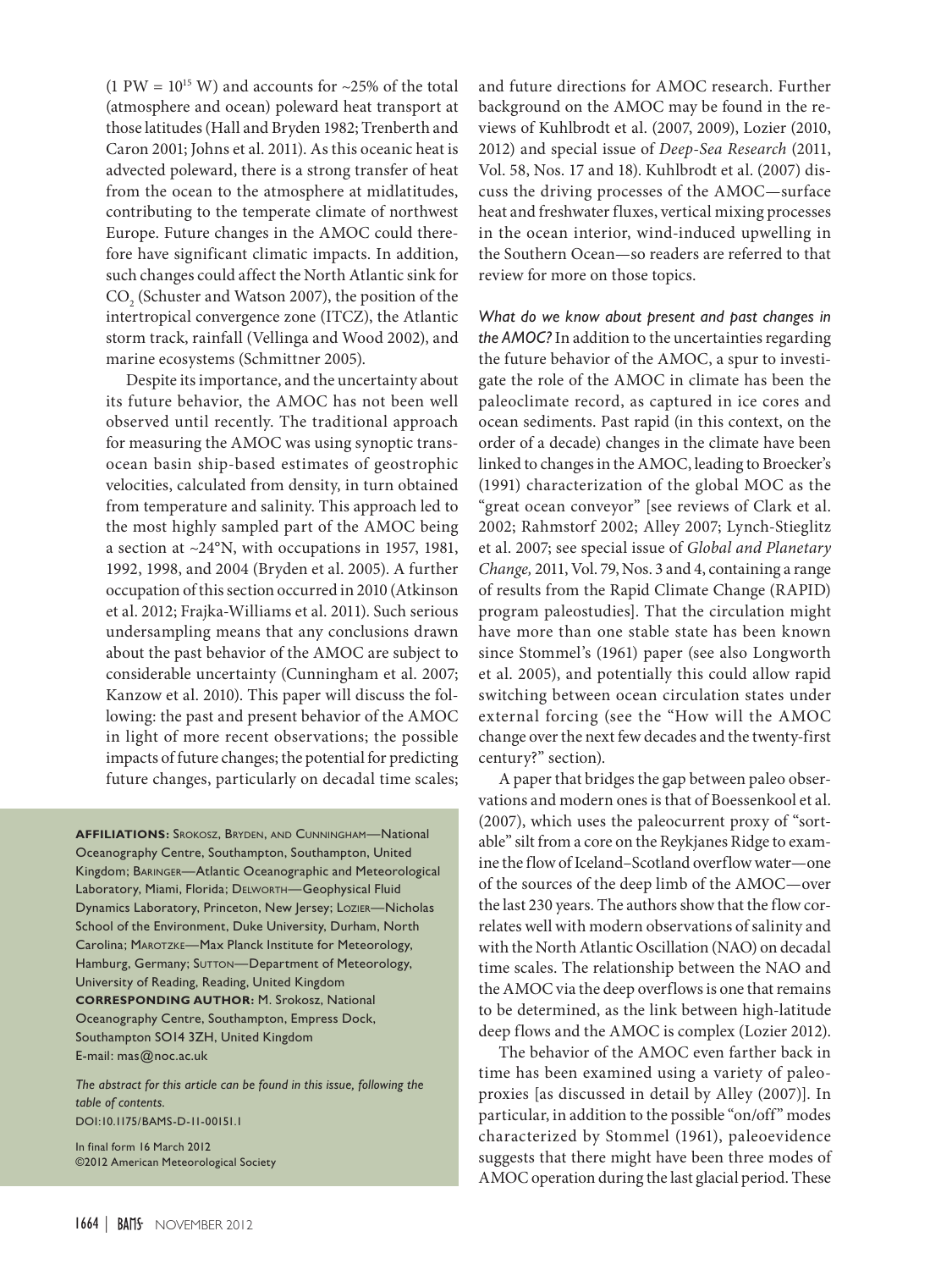are characterized by Rahmstorf (2002, his Fig. 2) as "warm," "cold," and "off." Warm corresponds to the current AMOC configuration, off has no northward warm water flow at the surface, while cold is a mode in which the AMOC exists but the surface warm waters do not penetrate as far north as the Nordic Seas, rather they sink and form a shallower return flow south of Iceland.

Most of the effort in paleostudies of the AMOC has focused on periods covered by the Greenland and Antarctic ice core records (e.g., Barker et al. 2011). Prior to the Holocene (the last ~11,000 years), which has been relatively stable climatically, the ice core tempera-

ture records (based on the oxygen-18 isotope proxy) show large fluctuations on short (decadal) times scales. Some of these fluctuations are concurrent, to within dating errors, with changes in proxies found in ocean sediments and indicative of AMOC changes (e.g., carbon-13 and carbon-14, cadmium-to-calcium ratios in planktonic and benthic forminifera; sortable silt; Alley 2007). Several of these changes are linked to so-called Heinrich events during the last ice age, when icebergs calved from glaciers entered the North Atlantic and the additional freshwater input changed the mode of operation of the AMOC (e.g., Hemming 2004). Other changes, such as the 8.2-kyr event during the Holocene and the Younger Dryas event, are thought to be linked to large outbursts of freshwater, from ice-dammed lakes in North America, entering the North Atlantic and disrupting the AMOC, causing it to shut down (e.g., McManus et al. 2004; Alley and Ágústsdóttir 2005; Wiersma and Renssen 2006; Murton et al. 2010). The climatic impacts of these disruptions of the AMOC can be felt far afield (see Fig. 2 for the impacts of the 8.2 kyr; Alley and Ágústsdóttir 2005).

Perhaps the key insight to be gained from paleoclimatic reconstructions of the AMOC's past behavior is that it can be highly variable and its mode of operation can change on short (decadal) time scales with significant climate impacts. A challenge is whether the climate models in current use can reproduce such AMOC behavior (Alley 2003; Valdes 2011).

Both the paleoclimate record and the 2001 IPCC assessment (Houghton et al. 2001) underline the need for continuous observations of the AMOC, to better understand its role in the climate system, to



**Fig. 2. Climate anomalies, determined from paleoproxies, associated with the so-called 8.2 kyr event (also known as 8 kyr event) that occurred approximately 8,200 yr ago; paleoevidence suggests that the AMOC was disrupted by a freshwater outburst into the North Atlantic from an ice-dammed lake in North America (after Fig. 1 of Alley and Ágústsdóttir 2005).**

determine its behavior, and to test climate model predictions. This need led to the jointly funded UK-US RAPID AMOC observing system being deployed along latitude 26.5°N since April 2004.<sup>2</sup> Rayner et al. (2011) give details of the system, of which the key components are 1) the Gulf Stream transport through the Florida Straits measured by seabed cable (Baringer and Larsen 2001; Meinen et al. 2010); 2) the Ekman transport calculated from wind stress [originally from Quick Scatterometer (QuikSCAT) winds until its demise in 2009; now from European Centre for Medium-Range Weather Forecasts Interim Re-Analysis (ERA-Interim) winds ([www.ecmwf](http://www.ecmwf.int/research/era/do/get/era-interim) [.int/research/era/do/get/era-interim](http://www.ecmwf.int/research/era/do/get/era-interim))]; 3) midocean transport measured by arrays of moorings at the eastern and western boundaries, and the Mid-Atlantic Ridge. The first year of observations (Cunningham et al. 2007; Kanzow et al. 2007) showed that the system was able to monitor the AMOC on a 10-day basis. Doubts have been raised about the system's ability to measure the AMOC because of the impact of mesoscale variability on the measurements (Wunsch 2008), but observations and modeling studies by Bryden et al. (2009) and Kanzow et al. (2009) have demonstrated that these doubts are unfounded. Figure 3 shows the time series of the AMOC obtained to date. Analysis of the first 4 yr of data (Kanzow et al. 2010) showed that the AMOC at 26.5°N had a mean strength of 18.7 Sv  $(1 \text{ Sv} = 10^6 \text{ m}^3 \text{ s}^{-1})$  with fluctuations of 4.8 Sv rms. The AMOC also showed a pronounced seasonal cycle with an estimated peak-to-peak amplitude of 6.7 Sv. The study revealed that, contrary to the accepted view,

<sup>2</sup> Currently funded until 2014.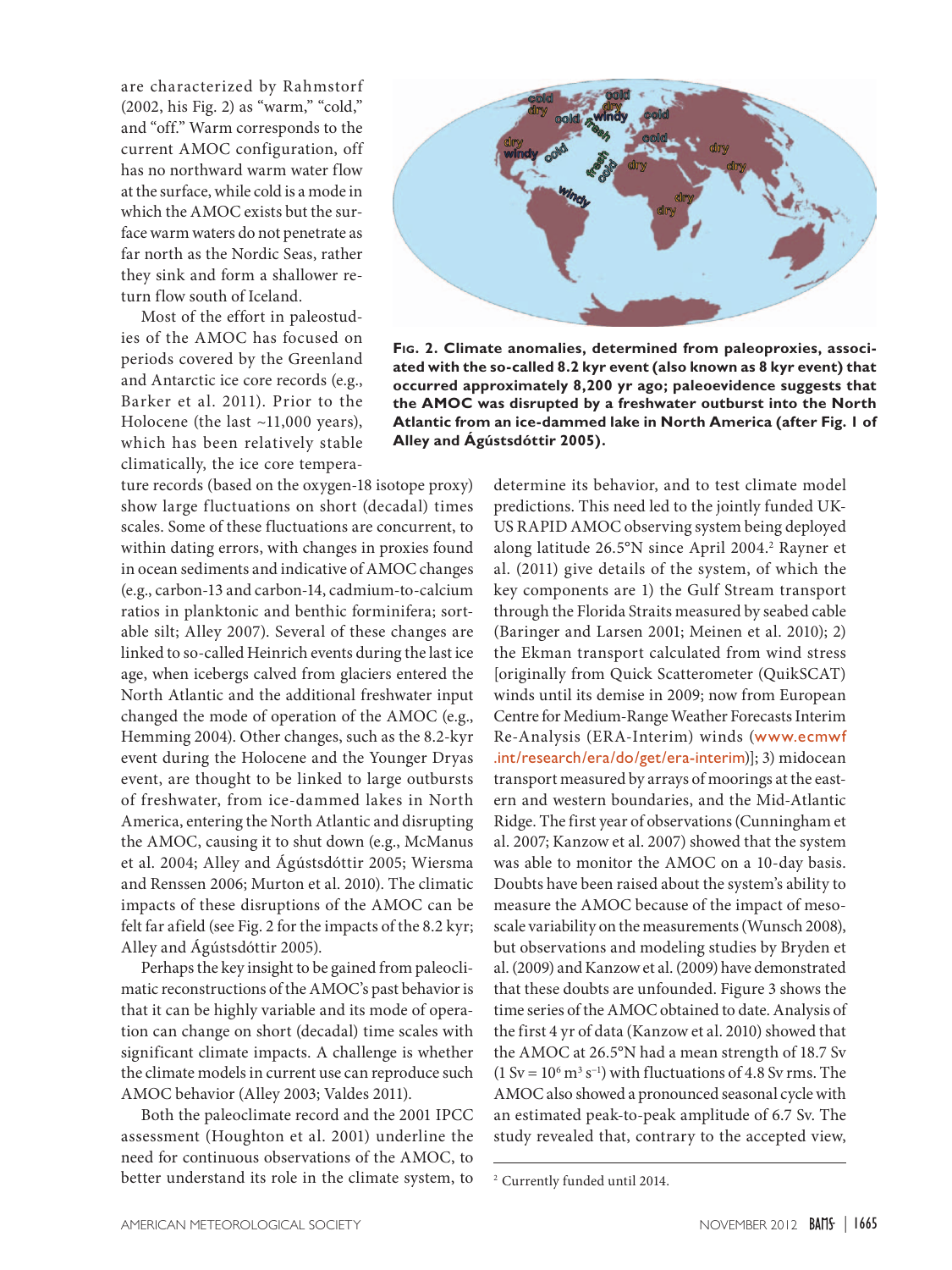

**Fig. 3. 26.5°N AMOC time series for Apr 2004–Dec 2011, measured in Sverdrups (1 Sv = 106 m3 s−1), showing 10-day averaged values (red) and 6-month low-pass filtered values (black). Note the unexpected and as yet not fully understood significant decrease in the winter of 2009/10.**

this seasonality is not dominated by the northward Ekman transport variability, rather it is caused by fluctuations of the geostrophic midocean and Gulf Stream transports that are significantly larger. The measurements suggested that the midocean transport seasonality is driven by density anomalies at the eastern boundary (Chidichimo et al. 2010). Kanzow et al. (2010) revisited the Bryden et al. (2005) AMOC estimates, which were based on five hydrographic sections over 50 yr, and showed that the apparent decline in the AMOC could be in large part explained by aliasing of seasonal anomalies. By analyzing the longer-term observations available for the Gulf Stream and Ekman components, these authors suggested that the seasonal cycle they had observed over 4 yr might be representative of its longer-term behavior. However, the most recent data (see Fig. 3) show that a clear seasonal cycle is not evident in the sixth year of measurements and a dramatic change is apparent in the AMOC during the winter of 2009/10. For the time series to date, the mean AMOC strength is 17.4 Sv, somewhat lower than the Kanzow et al. (2010) estimate based on the first 4 yr of observations. These observations have only recently become available, and the origins and effects of these changes are currently the subject of intense analysis.

Another significant monitoring effort has been the Meridional Overturning Experiment (MOVE) array at 16°N (Kanzow et al. 2006), though this is limited to monitoring in the western basin and does not measure

the full transbasin overturning but only the deep southward flow (1,200–4,950 m). Based on model simulations, it assumes that virtually all of the long-term North Atlantic Deep Water (NADW) southward flow occurs in the western basin, thus monitoring there is sufficient to determine the AMOC. From 10 yr (2000–09) of continuous observations, Send et al. (2011) conclude that there has been a  $20\%$  ( $\sim$ 3 Sv) reduction in the AMOC at 16°N. The relationship between these changes at 16°N and the observations of the AMOC at 26.5°N is being actively investigated currently (see Fig. 4).

Farther north, the deep western boundary current (DWBC), traditionally assumed to be the deep return limb of the AMOC, has been monitored using moorings along "line W" at approximately (40°N,

70°W) (Toole et al. 2011). Over the period 2004–08, the DWBC mean transport was −25.1 ± 12.5 Sv (based on 5-day estimates; minus sign implies southward flow), with a range of −3.5 to −79.9 Sv. Farther north still, Fischer et al. (2010) have measured the DWBC outflow from the Labrador Sea at 53°N using an array of current meters, deployed from 1997 to 2009. They estimate the outflow to be  $35.5 \pm 2.2$  Sv, with a recirculating component of  $5.8 \pm 1.5$  Sv, leading to a total outflow of ~30 Sv. The observations exhibit no trend in the DWBC flow, but they do show intrannual and interannual variability. Traditionally, the DWBC has been considered a continuous flow along the western boundary of the North Atlantic. However, recent observations and modeling studies have challenged this view by identifying significant "interior pathways" for the deep return flow of the AMOC at latitudes north of ~35°N (Bower et al. 2009; Lozier 2010, 2012). This more complex flow means that monitoring the AMOC at higher latitudes in the North Atlantic becomes a greater challenge.

A novel approach to monitoring the AMOC proposed by Willis (2010; cf. Hobbs and Willis 2012) involves combining Argo float observations with sea surface height observations from radar altimetry. Willis obtained estimates of the AMOC at 41°N of  $15.5 \pm 2.4$  Sv for the period 2004–06 and found no significant trend over the period 2002–09 (see also Fig. 4). Willis (2010) noted that this approach is limited to latitudes where the main upper-ocean flows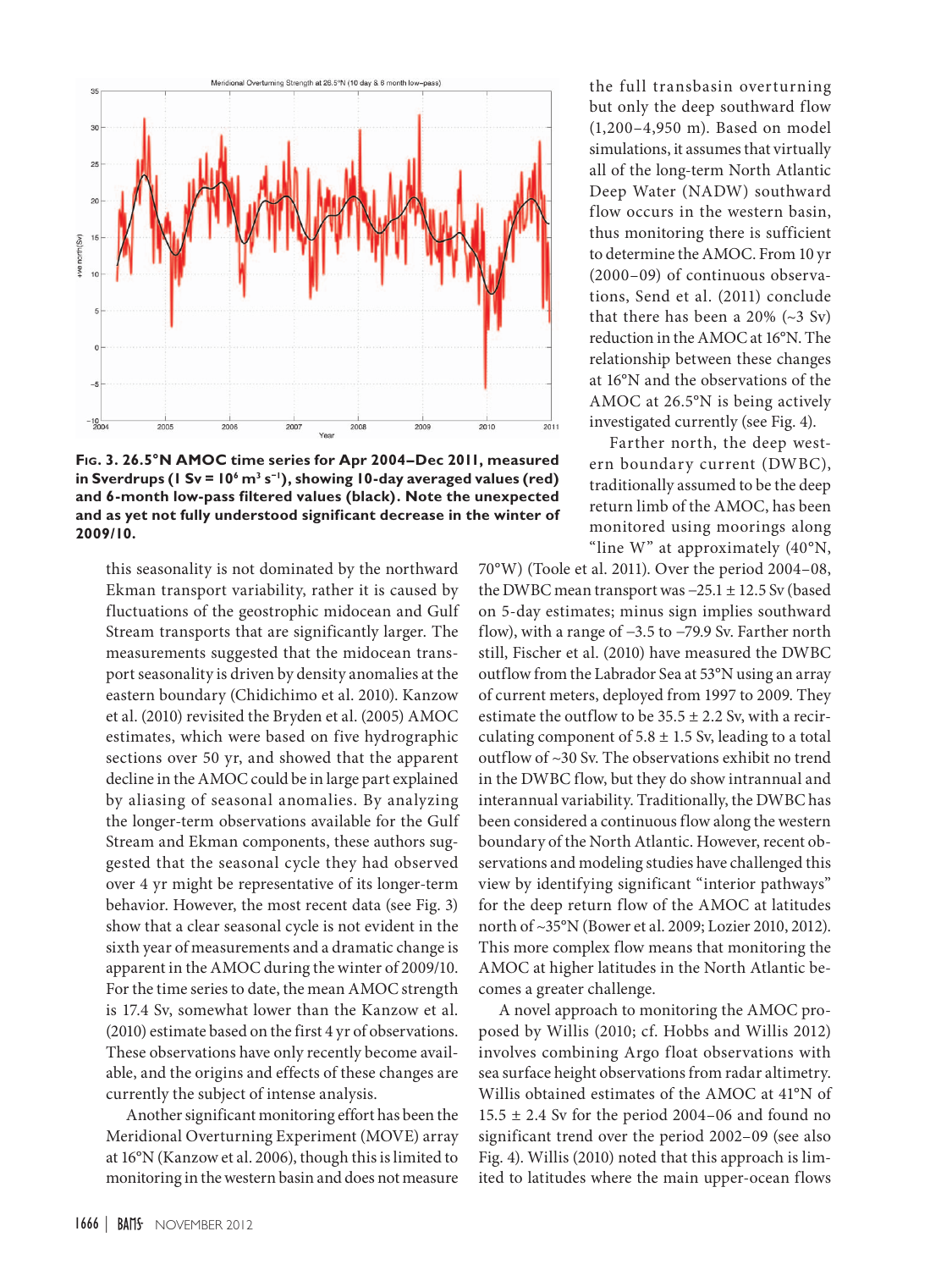are in water depths of 2000 m or greater, so allowing use of Argo. Such an approach would not work at latitudes in the vicinity of 33°N, where much of the Gulf Stream flow lies on the broad continental shelf, nor at 26.5°N, where it is confined to the Florida Straits.

The observations discussed so far naturally lead to the question of whether AMOC changes are coherent across latitudes. The answer determines whether observations at one or more latitudes are required to characterize the AMOC. This question has been addressed primarily through modeling studies, though work is currently underway to determine latitudinal coherence based on the observations described above (but only for the time scales over which the observations overlap; see Fig. 4). Kanzow et al. (2010) attempted to determine whether the meridional scales of the observed seasonal AMOC anomalies are associated with eddies *O*(100 km) or the larger-scale circulation *O*(1,000 km). They argued

that the meridional scales of the observed seasonal AMOC anomalies are associated with the *O*(1,000 km) length scale of the observed wind stress curl, rather than being set by eddy scales. Model studies give variable results concerning the latitudinal coherence of the MOC. For example, Bingham et al. (2007) suggested a change in coherence across ~40°N when looking at the AMOC in *z*-coordinate space and concluded that monitoring north and south of that latitude is required to characterize the AMOC. In contrast, Zhang (2010) showed, using density coordinates, that AMOC signals propagating from higher to lower latitudes have significant meridional coherence. This coherence is related to the propagation of waves along the western boundary of the North Atlantic as well as much slower advective signals (time scales of months and years, respectively; cf. Johnson and Marshall 2002).

*How does the AMOC inf luence the ocean, the atmosphere, and ecosystems?* Because of a lack of AMOC observations, the impacts of AMOC changes have been studied using climate models. This has been done in several ways, including 1)

applying an external forcing to alter the strength of the AMOC, such as by adding freshwater to the North Atlantic ("water hosing") to slowdown/shutdown the AMOC; 2) attempting to unravel the impacts in climate model projections of future change in which the AMOC slows down under anthropogenic forcing; and 3) analyzing AMOC variations and their climatic impacts occurring as part of natural climate variability generated in long control simulations of climate models. What follows focuses mainly on model results, though some limited observational and paleoclimatic evidence is discussed too.

The most direct impact of changes in the AMOC is on the heat transport of the ocean, with decreases in the AMOC leading to decreases in northward heat transport. This has been demonstrated in numerous modeling studies (e.g., Vellinga et al. 2002; Vellinga and Wood 2008; Stouffer et al. 2006). In response there is an increased heat transport in the atmosphere



**Fig. 4. Time series of the AMOC from 26.5°N (red; RAPID data), from 41°N (black; based on Argo and altimetry, courtesy of Josh Willis), and from 16°N (blue; MOVE data courtesy of Torsten Kanzow), measured in Sverdrups. The temporal resolution of the three time series is 10 days for 16° and 26.5°N, and one month for 41°N. Here, the data have been 3-month low-pass filtered, and the means and standard deviations are of the low-pass time series. The RAPID array monitors the top-to-bottom Atlantic-wide circulation, ensuring a closed mass balance across the section, and hence a direct measure of the upper and lower limbs of the AMOC; 41°N is an index of maximum AMOC strength from ocean in situ Argo float measurements in the upper 2,000 m combined with satellite altimeter data. The lower limb is not measured. MOVE at 16°N measures the NADW in the lower limb of the AMOC (1,200–4,950-m depth) between the Caribbean and the Mid-Atlantic Ridge. See Cunningham et al. (2007), Send et al. (2011), and Willis (2010) for details of the measurements.**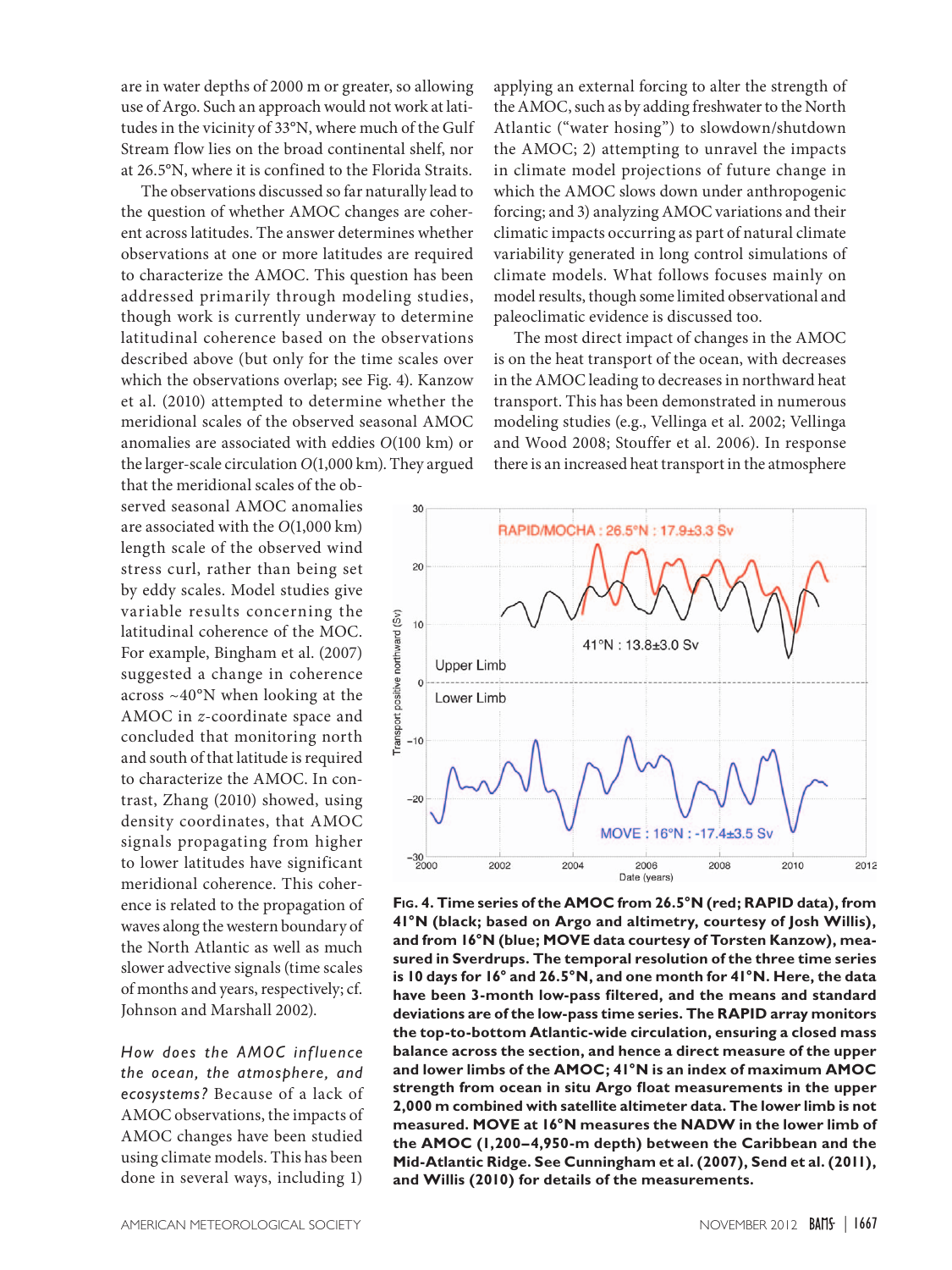due to Bjerknes compensation (Shaffrey and Sutton 2006), though this increase is distributed globally and does not occur just over the North Atlantic. The relationship between the AMOC and ocean heat transport can now be assessed for the first time in observations as well as in models. From the first 3.5 yr of measurements from the AMOC observing system at 26.5°N, Johns et al. (2011) calculated the mean heat transport to be  $1.33 \pm 0.4$  PW for 10-day averaged estimates. They found the meridional heat transport to be highly correlated with the AMOC (though this will not necessarily be the case at other latitudes), with the overturning circulation accounting for ~90% of the total heat transport. The sensitivity of the heat transport to changes in the MOC is ~0.06 PW/Sv. These observational estimates provide an important test of climate models' ability to reproduce the AMOC and associated changes in meridional heat transport. Recent work by Msadek et al. (2012, manuscript submitted to *J. Climate*) has shown how the observations can be used to determine biases in the ocean heat transport in two coupled climate models and to diagnose how these are related the models' overturning and gyre components of heat transport. In addition, they show that the fluctuations in the models' overturning heat transport at 26.5°N are mainly due to Ekman variability, while geostrophic variability plays a much larger role in the RAPID observations.



**Fig. 5. Variance of the 2–6-day band-passed filtered mean sea level pressure (units of 105 Pa2), an indicator of storm-track position and strength, for the winter season [Dec–Feb (DJF)] in a (left) control run and a (right) hosing run of the third climate configuration of the Met Office Unified Model (HadCM3) (plots courtesy of David Brayshaw). The freshwater hosing shuts down the AMOC, leading to an intensification of the storm track, a northward shift, and deeper penetration into Europe [for details, see Brayshaw et al. (2009), who calculated the storm-track behavior based on the HadCM3 experiments of Vellinga and Wu (2008)].**

Changes in freshwater transport have been studied less but are related to the potential bistability of the AMOC, so they will be discussed in the next section.

If the AMOC transports less heat northward, then this will impact sea surface temperatures (SSTs) and near-surface air temperatures (SATs), and these effects are seen "hosing" experiments (e.g., Vellinga and Wood 2002; Stouffer et al. 2006) and climate change predictions (Solomon et al. 2007). Broadly speaking, an AMOC weakening will lead to a cooling over the North Atlantic and adjacent land regions, or to a reduction in the rate of temperature increase associated with global warming. A weakened AMOC is typically accompanied by a slight warming of the Southern Hemisphere, though details differ between models. This pattern of SST changes is also present in the observed Atlantic multidecadal oscillation (AMO) as deduced from SST observations (Knight 2009) and paleoclimate records (Delworth and Mann 2000). The AMO, also sometimes referred to as Atlantic multidecadal variability (AMV), has been linked in modeling studies to changes in the AMOC (e.g., Delworth and Mann 2000; Knight et al. 2005), though again models differ considerably in the time scale of the AMO that they reproduce (Knight 2009). Sutton and Hodson (2005), from observations, showed evidence of the AMO modulating the North American and European boreal summer climate on

multidecadal time scales.

The large-scale SST changes in turn lead to clear atmospheric responses. Jacob et al. (2005) using a higher-resolution embedded climate model over Europe found more and stronger winter storms crossing the Atlantic on a more northerly track for a weaker AMOC. Brayshaw et al. (2009) have shown that (forced) weakening of the AMOC leads to changes in the North Atlantic storms, particularly to storm intensification, and to a northward shift and a deeper penetration of storms into Europe (see Fig. 5). They also found an increase in westerly winds speeds and a weakening of easterly trade winds with an AMOC weakening. Most recently Woollings et al. (2012), in an analysis of climate models, have shown that half the model differences in the stormtrack response under anthropogenic forcing-strengthening and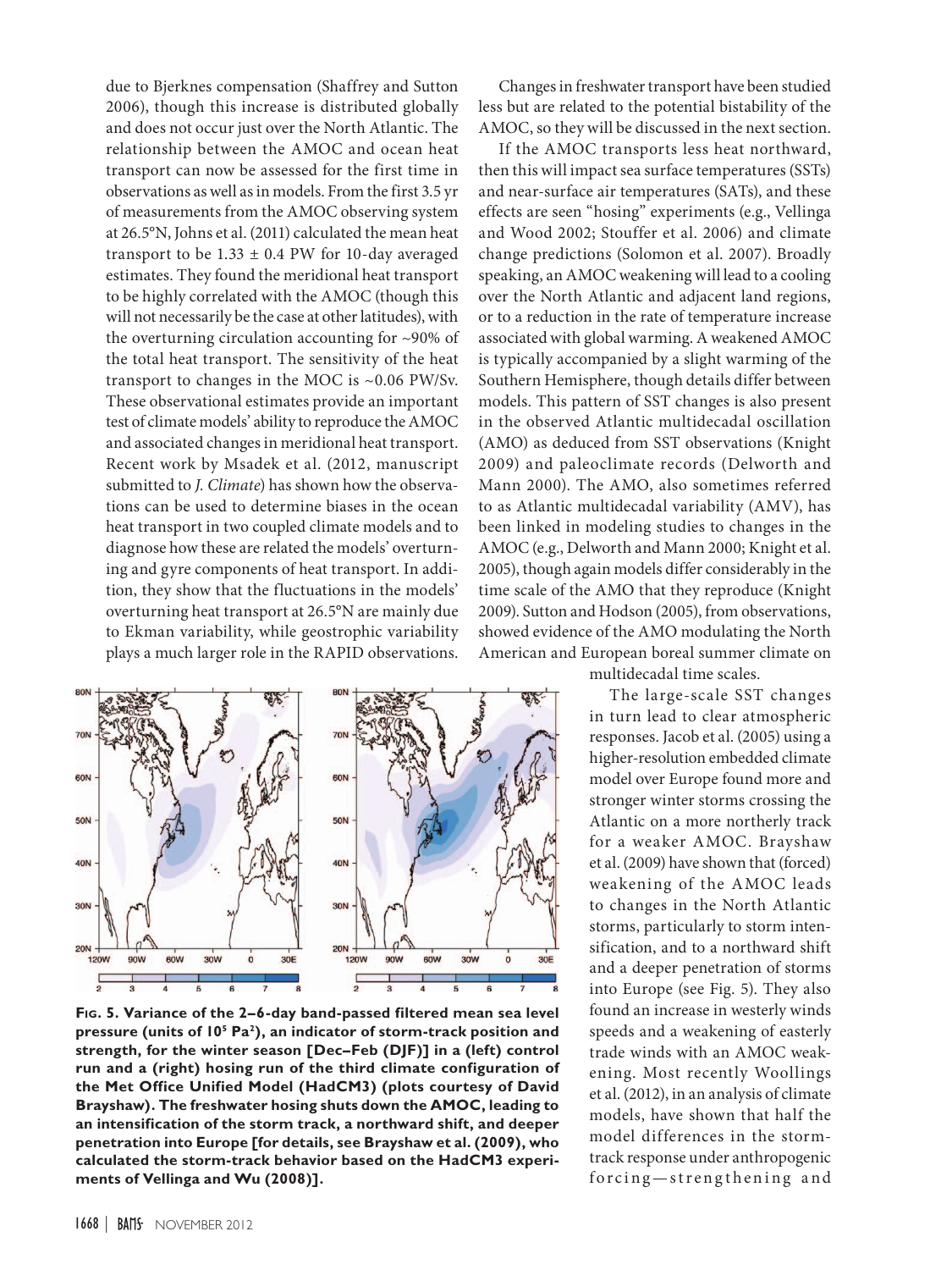extending into Europe—are associated with differences in weakening of the AMOC. They analyze results from both coupled ocean–atmosphere and slab ocean–atmosphere models for their study. They also find that the low-level zonal wind response is decoupled from the storm-track response.

An impact that is observed across different models in response to an AMOC weakening is the southward movement of the ITCZ and associated changes in precipitation (e.g., Vellinga and Wood 2002; Stouffer et al. 2006). Through changes to the ITCZ, AMOC signals are felt throughout the global tropics, including the Asian and Indian monsoon regions (Zhang and Delworth 2006). A corresponding reduction in rainfall is found at midlatitudes in the Northern Hemisphere, though regional effects differ in different models (e.g., Jacob et al. 2005; Vellinga and Wood 2008; Kuhlbrodt et al. 2009). Linkages have also been found between patterns of Atlantic SST variability (hypothesized to be linked to the AMOC) and drought over North America (McCabe et al. 2004), as well as rainfall over the African and Indian monsoon regions (Zhang and Delworth 2006).

Sea level changes under anthropogenic forcing are well established (Solomon et al. 2007), but the weakening of the AMOC could also impact sea level. Model results suggest that such impacts could lead to rises of *O*(1 m) around the periphery of the North Atlantic (e.g., Levermann et al. 2005; Yin et al. 2009; Pardaens et al. 2011), which would be compensated by a drop in sea level in the Southern Ocean. Such changes in sea level are related to changes in circulation, particularly in the subpolar gyre (e.g., Häkkinen and Rhines 2004; Lozier et al. 2010).

While the main focus of recent studies has been on the impact of AMOC variability on climate, increasingly attention is shifting to the impact of AMOC variability on marine biogeochemistry, specifically on how changes in AMOC may impact the uptake and redistribution of CO<sub>2</sub>. The North Atlantic is a strong sink for atmospheric carbon dioxide (Takahashi et al. 2009): the deep storage of anthropogenic carbon in this basin dominates the global storage (Sabine et al. 2004). Such deep storage is attributed to the meridional overturning that transports the surface waters, rich in carbon, to depth, where they are distributed throughout the basin via the lower limb of the overturning. Therefore, changes to the overturning would affect the sequestration of carbon at depth in the ocean.

A modeling study has demonstrated the linkage between AMOC variability and carbon export production (Schmittner 2005): the sensitivity of

global primary productivity to AMOC variability is expressed via changes in the delivery of nutrients. In addition, AMOC variability is expected to impact the air–sea CO<sub>2</sub> flux in the northern North Atlantic, since this flux is impacted by the northward flow of warm water into the subpolar basin. While recent studies have shown that the North Atlantic air–sea  $\mathrm{CO}_2^{\vphantom{\dagger}}$  flux exhibits large interannual variability (Schuster and Watson 2007; Watson et al. 2009), the linkage to AMOC variability remains unknown. In the years ahead, a focus on determining how AMOC variability constrains  $\mathrm{CO}_2$  uptake in the subpolar North Atlantic is of paramount importance.

The impact of AMOC variability on terrestrial biogeochemistry has also received some recent attention. Model ensemble simulations that reduce the AMOC strength show that changes in ocean circulation affect land as well as ocean biogeochemical cycles (Bozbiyik et al. 2011). For example, an AMOC shutdown due to freshwater perturbations displaces the ITCZ southward, an effect that reduces terrestrial carbon stocks in northern Africa and northern South America (Menviel et al. 2008). Obata (2007), using a coupled climate–carbon cycle model, found different responses if the AMOC was shut down due to the input of freshwater in preindustrial (1850) and postindustrial (2100) scenarios. The response of the terrestrial vegetation was similar, a reduction in net primary production due to cooling and decreased precipitation, leading to less carbon uptake on land. In contrast the ocean carbon cycle response differed under the two scenarios. In the preindustrial case the ocean taking up more  $\mathrm{CO}_2$ , while in the postindustrial case less [see Obata (2007) for a detailed discussion of the reasons for the different responses]. With regard to the future response of terrestrial ecosystems to changes in the AMOC the response can, at best, be described as uncertain (Higgins and Vellinga 2003; Kuhlbrodt et al. 2009).

*How will the AMOC change over the next few decades and the twenty-first century?* The IPCC 2007 (Solomon et al. 2007, p. 752) assessment concluded that, "Based on current simulations, it is *very likely* that the Atlantic Ocean Meridional Overturning Circulation (MOC) will slow down during the course of the 21st century. A multi-model ensemble shows an average reduction of 25% with a broad range from virtually no change to a reduction of over 50% averaged over 2080 to 2099" (italics in the original; cf. Schmittner et al. 2005). In addition, the assessment (Solomon et al. 2007, p. 752) noted that, "It is *very unlikely* that the MOC will undergo a large abrupt transition during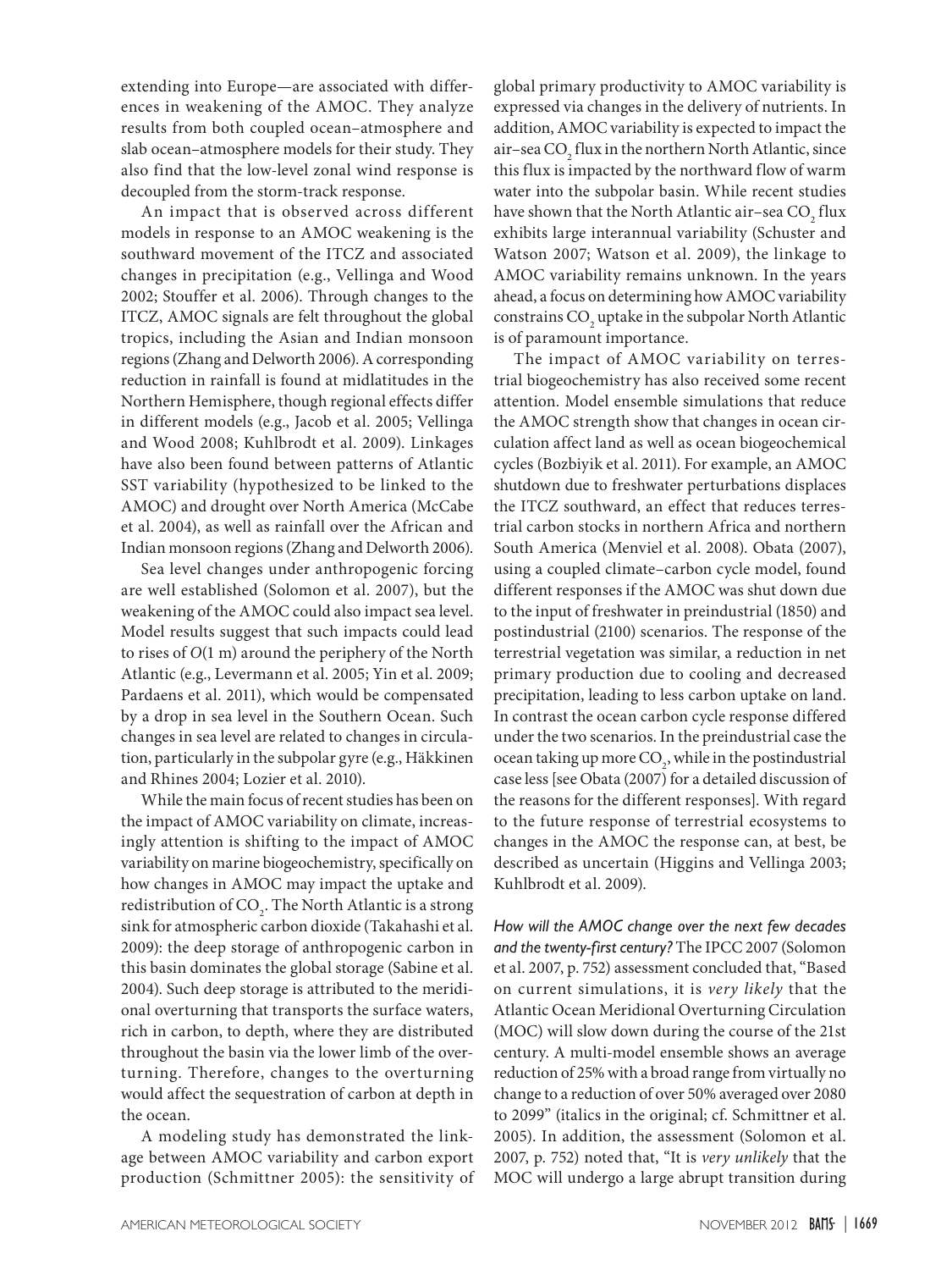the course of the 21st century" (italics in the original).<sup>3</sup> However, the climate models used in the assessment have relatively low ocean resolution *O*(1°) and do not include all relevant physical processes (e.g., Greenland melting; Swingedouw et al. 2006; Jungclaus et al. 2006; Hu et al. 2011); hence, the conclusions are subject to some uncertainty. An additional complicating factor is that the AMOC may respond differently to changes in greenhouse gas versus changes in aerosols (Delworth and Dixon 2006), and so future AMOC evolution may depend significantly on the details of future emissions, including aerosols. As has been noted many times, it is possible that current climate models, with their relatively coarse resolution, may not be able to reproduce the rapid climate fluctuations found in the paleoclimate record (Alley 2003; Valdes 2011). This uncertainty, together with the potential climatic impacts of AMOC changes, has stimulated attempts to predict changes in the AMOC on decadal time scales.

Decadal climate prediction is in its infancy (Meehl et al. 2009; Solomon et al. 2011), but the importance of the AMOC for decadal predictions has emerged in many studies (e.g., Pohlmann et al. 2009; Dunstone and Smith 2010). The potential predictability of the AMOC, and therefore of its climate impacts, has been known for some time from modeling studies [see the recent review by Latif and Keenlyside (2011), and references therein], but the hurdles to overcome to make accurate predictions are formidable. Unlike weather forecasting, which is an initial value problem, and climate prediction, which is a boundary value problem, decadal prediction is both an initial and boundary value problem. Initializing the ocean component of a coupled climate model is a major challenge given the limited ocean observations available until recently<sup>4</sup> and the uncertainties associated with ocean reanalyses (e.g., Munoz et al. 2011; Pohlmann et al. 2009). Furthermore, uncertainty in predictions is dominated by internal variability, whose mechanisms are not well understood, and by model uncertainty (Hawkins and Sutton 2009). The latter encompasses issues such as model resolution (e.g., Hodson and Sutton 2011; Zhang et al. 2011), parameterizations, and processes or forcings included/excluded (e.g., melting of Greenland). For example, the so-called Agulhas leakage, transporting heat and salt from the Indian Ocean to the Atlantic Ocean by Agulhas eddies, is known to be important for the AMOC (Biastoch et al. 2008, 2009) but is not captured in

most climate models because of the failure to resolve or parameterize the eddies.

With regard to internal variability, much of the current discussion centers on the AMO (aka AMV). Recently, using observations, Häkkinen et al. (2011) have linked changes in AMV to decadal variability in atmospheric blocking in winter, with possible feedbacks to the AMOC. AMO predictions have been used to forecast the future behavior of the AMOC [e.g., Knight et al. (2005) and Mahajan et al. (2011) both forecast a weakening], but these predictions are model dependent. For example, Msadek et al. (2010) found predictability of the AMOC up to 20 yr, most likely related to the fact that the model used in the study exhibits a significant peak in the spectrum of AMOC variability at around 20 yr. Using a different model, Hermanson and Sutton (2009) found predictability of only a few years. The key issue is how to verify predictions, and that requires adequate longterm observations of the AMOC. At the moment the AMOC observational time series (Figs. 3 and 4) is only long enough to compare with high-frequency variability in models (Baehr et al. 2009; Sarojini et al. 2011). Very recently Matei et al. (2012) have made multiyear monthly-mean predictions of the AMOC and demonstrated predictability of up to 4 yr at 26.5°N in conjunction with the observations.

Of course, predictability of the AMOC does not guarantee the predictability of the heat transport, possibly the more climatically relevant quantity, as shown in a recent model study by Tiedje et al. (2012). They find that the potential predictability of the heat transport in the subtropical gyre is closely linked to the potential predictability of the AMOC, which is consistent with the high correlation of the two in the 26.5°N observations (Johns et al. 2011). In contrast, in the subpolar gyre the potential predictability of the heat transport is linked to that of the gyre circulation. Interestingly, they find that the time scale of potential predictability of the heat transport in both gyres is *O*(10 yr) but that the underlying mechanisms differ. The study relies on a single model, and again observations are lacking that could confirm the results for the subpolar gyre.

A final question about the future behavior of the AMOC is whether the system is in a monostable or a bistable regime, with the potential for abrupt collapse, a possibility suggested by the paleodata (Alley 2007). The bifurcation properties of ocean-only models have been explored using continuation techniques

<sup>3</sup> Here, *very likely* means >90% probability and *very unlikely* means <10% probability.

<sup>4</sup> Data from satellite altimetry and Argo floats are beginning to improve this situation.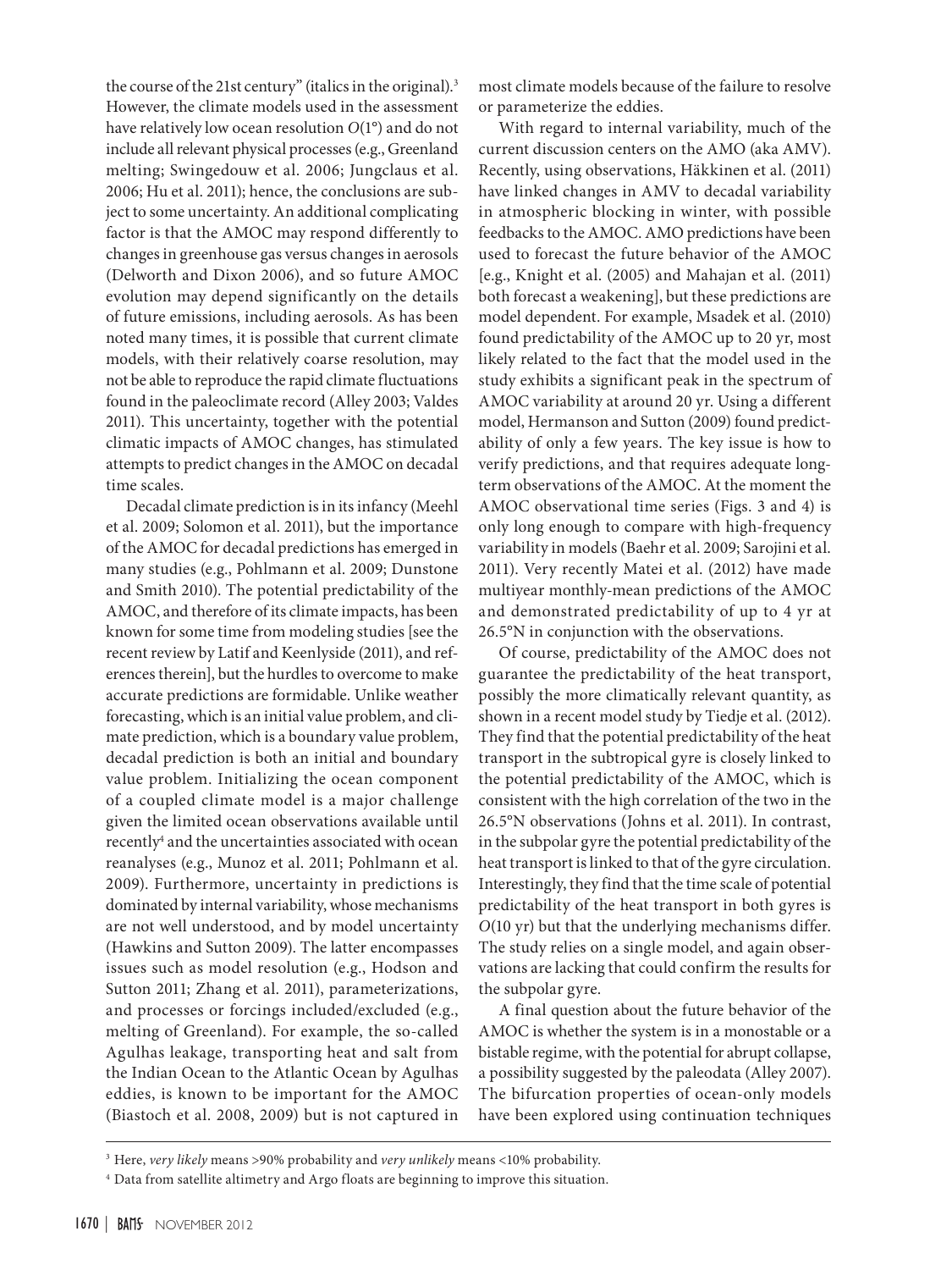in a series of papers by Dijsktra and coworkers (e.g., Dijkstra 2007). A key diagnostic of mono-/bistability that has been found in many model studies (e.g., de Vries and Weber 2005; Cimatoribus et al. 2012) is the salinity (or equivalently freshwater) flux across a zonal section across the South Atlantic between Africa and South America (typically at a latitude near 30°S). If the AMOC transports freshwater southward across the section, then the system is in a bistable regime, because an assumed AMOC decrease would cause a reduction of this freshwater export and thus an overall freshening of the Atlantic, potentially causing a further weakening of the AMOC and thereby constituting a destabilizing feedback. Unfortunately, because of computational cost, it is difficult to apply the continuation techniques to coupled climate models, though some progress has recently been made (den Toom et al. 2012). An alternative approach is that of Hawkins et al. (2011), who explore the bistability of the AMOC in a low-resolution climate model, which allows them to run the model to equilibrium for different scenarios. Hawkins et al. (2011) found hysteresis behavior for the AMOC, and transition from a monostable to a bistable regime (similar behavior has been found in intermediate complexity models previously; Rahmstorf et al. 2005). Again, this behavior was found to depend on the sign of the freshwater flux in the South Atlantic. They noted that existing observation-based estimates, most recently those by Bryden et al. (2011), and ocean reanalyses have shown that the AMOC is exporting freshwater southward and so the system could be bistable. However, most unconstrained climate model simulations have the freshwater flux in the opposite direction, making them potentially monostable and unable to allow a collapse of the AMOC (Drijfhout et al. 2011). This might explain why climate models appear too stable as compared with the paleorecord (Alley 2003; Valdes 2011). The mono-/bistability of the AMOC could be significantly influenced by recent changes in the Agulhas leakage (Biastoch et al. 2009). Knowing whether the AMOC is in a monostable or bistable regime may be useful in diagnosing the limitations of current climate models, but it does not in itself help in determining when a collapse of the AMOC is likely to occur.

**C oncl u sions an d f u t u r e challenges.** The key conclusions from the above are as follows: the importance of the AMOC for the climate is paramount; there is a pressing need for sustained observations of the AMOC and associated heat transport; and the potential predictability of the AMOC and therefore of its climate impacts

needs further study. The second conclusion, unsurprisingly, agrees with the white paper presented at the OceanObs'09 conference on AMOC observing systems by Cunningham et al. (2010), and also with the U.S. AMOC strategy document (U.S. CLIVAR AMOC Planning Team 2007). The observational challenges this poses are as follows:

- • How to sustain the existing observing systems, such as RAPID at 26.5°N, MOVE at 16°N, line W at ~40°N, and the Labrador Sea outflow array at 53°N, for time scales longer than a decade;
- Where and how to deploy observing systems in the subpolar North Atlantic and the subtropical South Atlantic; and
- How to take advantage of new technologies, such as gliders and Argo floats.

With regard to the second of these challenges, a system for monitoring the subpolar gyre [Overturning in the Subpolar North Atlantic Program (OSNAP)] is currently being planned by an international group of oceanographers. The South Atlantic MOC (SAMOC) group has been developing plans for a monitoring system (Speich et al. 2010; Garzoli and Mantano 2011). The third challenge is one for the longer term, as at present gliders have an operating limit of 1,000 m and Argo floats of 2,000 m, which severely restricts their ability to measure the deep circulation. Furthermore, the transition from moorings to newer technologies will require overlapping measurements using both systems, with a concomitant increase in costs in the short term.

With regard to decadal predictability and predictions, the most important challenges are as follows:

- Understanding the mechanisms responsible for natural variability and the response to radiative forcings;
- • Improving model fidelity in representing the relevant processes;
- Initialization of the predictions; and
- Evaluation of the predictions.

With regard to initialization, the continually improving blend of observations (e.g., from Argo and satellite altimetry) and ocean state estimation should lead to better initial conditions for decadal forecasts of the AMOC, heat transport, and the climate impacts. However, every change in the observing system poses the challenge of how to make use of the data effectively (see Zhang et al. 2010). The need to evaluate predictions leads back to the requirement to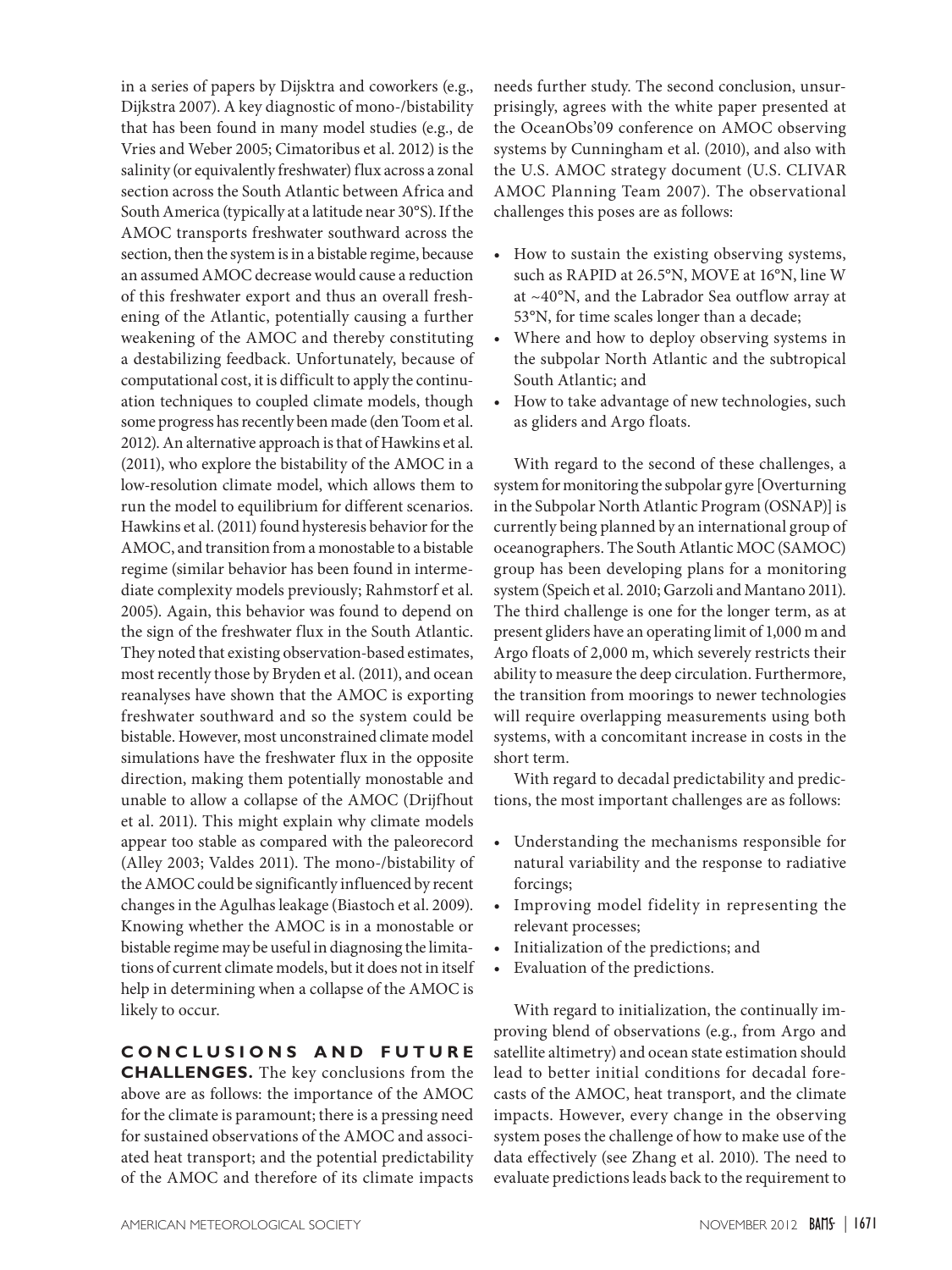continue the existing observations (RAPID, MOVE, line W, 53°N) and to extend these to other latitudes in the Atlantic. This is perhaps the major challenge if we are to understand the role of the AMOC in climate and accurately predict future changes and their impacts. The recent dramatic, and as yet unexplained, changes observed in the AMOC (Fig. 3) add impetus to this challenge.

ACKNOWLEDGMENTS. This paper results from the recent conference on "Past, present and future change in the Atlantic meridional overturning circulation," sponsored the by UK RAPID and US AMOC programmes. We are grateful to all the contributors to that meeting for a stimulating scientific gathering that inspired this paper (see [www.noc.soton.ac.uk/rapid/ic2011/\)](http://www.noc.soton.ac.uk/rapid/ic2011/). We are also grateful to two anonymous reviewers, whose comments led to improvements in the paper.

## **References**

- Alley, R. B., 2003: Palaeoclimatic insights into future climate challenges. *Philos. Trans. Roy. Soc. London,* **A361,** 1831–1849.
- —, 2007: Wally was right: Predictive ability of the North Atlantic "conveyor belt" hypothesis for abrupt climate change. *Annu. Rev. Earth Planet. Sci.,* **35,** 241–272.
- —, and A. M. Ágústsdóttir, 2005: The 8K event: Cause and consequences of a major Holocene abrupt climate change. *Quat. Sci. Rev.,* **24,** 1123–1149.
- Atkinson, C. P., H. L. Bryden, S. A. Cunningham, and B. A. King, 2012: Atlantic transport variability at 25°N in six hydrographic sections. *Ocean Sci. Discuss.,* **9,** 105–162.
- Baehr, J., S. A. Cunningham, H. Haak, P. Heimbach, T. Kanzow, and J. Marotzke, 2009: Observed and simulated estimates of the meridional overturning circulation at 26.5°N in the Atlantic. *Ocean Sci.,* **5,** 575–589.
- Baringer, M. O., and J. C. Larsen, 2001: Sixteen years of Florida current transports at 27°N. *Geophys. Res. Lett.,* **28,** 3179–3182.
- Barker, S., G. Knorr, R. L. Edwards, F. Parrenin, A. E. Putnam, L. C. Skinner, E. Wolff, and M. Ziegler, 2011: 800,000 years of abrupt climate variability. *Science,* **334,** 347–351.
- Biastoch, A., C. W. Böning, and J. R. E. Lutjeharms, 2008: Agulhas leakage dynamics affects decadal variability in Atlantic overturning circulation. *Nature,* **456,** 489–492.
- —, —, F. U. Schwarzkopf, and J. R. E. Lutjeharms, 2009: Increase in Agulhas leakage due to poleward

shift of Southern Hemisphere westerlies. *Nature,* **462,** 495–499.

- Bingham, R. J., C. W. Hughes, V. Roussenov, and R. G. Williams, 2007: Meridional coherence of the North Atlantic meridional overturning circulation. *Geophys. Res. Lett.,* **34,** L23606, [doi:10.1029/2007GL031731](http://dx.doi.org/10.1029/2007GL031731).
- Boessenkool, K. P., I. R. Hall, H. Elderfield, and I. Yashayaev, 2007: North Atlantic climate and deep-ocean flow speed changes during the last 230 years. *Geophys Res. Lett.,* **34,** L13614, [doi:10.1029/2007GL030285.](http://dx.doi.org/10.1029/2007GL030285)
- Bower, A. S., M. S. Lozier, S. F. Gary, and C. W. Böning, 2009: Interior pathways of the North Atlantic meridional overturning circulation. *Nature,* **459,** 243–247.
- Bozbiyik, A., M. Steinacher, F. Joos, T. F. Stocker, and L. Menviel, 2011: Fingerprints of changes in the terrestrial carbon cycle in response to large reorganizations in ocean circulation. *Climate Past,* **7,** 319–338.
- Brayshaw, D. J., T. Woollings, and M. Vellinga, 2009: Tropical and extratropical responses of the North Atlantic atmospheric circulation to a sustained weakening of the MOC. *J. Climate,* **22,** 3146–3155.
- Broecker, W. S., 1991: The great ocean conveyor. *Oceanography,* **4,** 79–89.
- Bryden, H. L., H. R. Longworth, and S. A. Cunningham, 2005: Slowing of the Atlantic meridional overturning circulation at 25°N. *Nature,* **438,** 655–657.
- —, A. Mujahid, S. A. Cunningham, and T. Kanzow, 2009: Adjustment of the basin-scale circulation at 26°N to variations in Gulf Stream, deep western boundary current and Ekman transports as observed by the RAPID array. *Ocean Sci.,* **5,** 421–433.
- —, B. A. King, and G. D. McCarthy, 2011: South Atlantic overturning circulation at 24°S. *J. Mar. Res.,* **69,** 38–55.
- Chidichimo, M. P., T. Kanzow, S. A. Cunningham, W. E. Johns, and J. Marotzke, 2010: The contribution of eastern-boundary density variations to the Atlantic meridional overturning circulation at 26.5°N. *Ocean Sci.,* **6,** 475–490.
- Cimatoribus, A. A., S. S. Drijfhout, M. den Toom, and H. A. Dijkstra, 2012: Sensitivity of Atlantic meridional overturning circulation to South Atlantic freshwater anomalies. *Climate Dyn.,* in press, [doi:10.1007/](http://dx.doi.org/10.1007/s00382-012-1292-5) [s00382-012-1292-5.](http://dx.doi.org/10.1007/s00382-012-1292-5)
- Clark, P. U., N. G. Pisias, T. F. Stocker, and A. J. Weaver, 2002: The role of the thermohaline circulation in abrupt climate change. *Nature,* **415,** 863–869.
- Cunningham, S. A., and Coauthors, 2007: Temporal variability of the Atlantic meridional overturning circulation at 26.5°N. *Science,* **317,** 935–938.
- —, and Coauthors, 2010: The present and future system for measuring the Atlantic meridional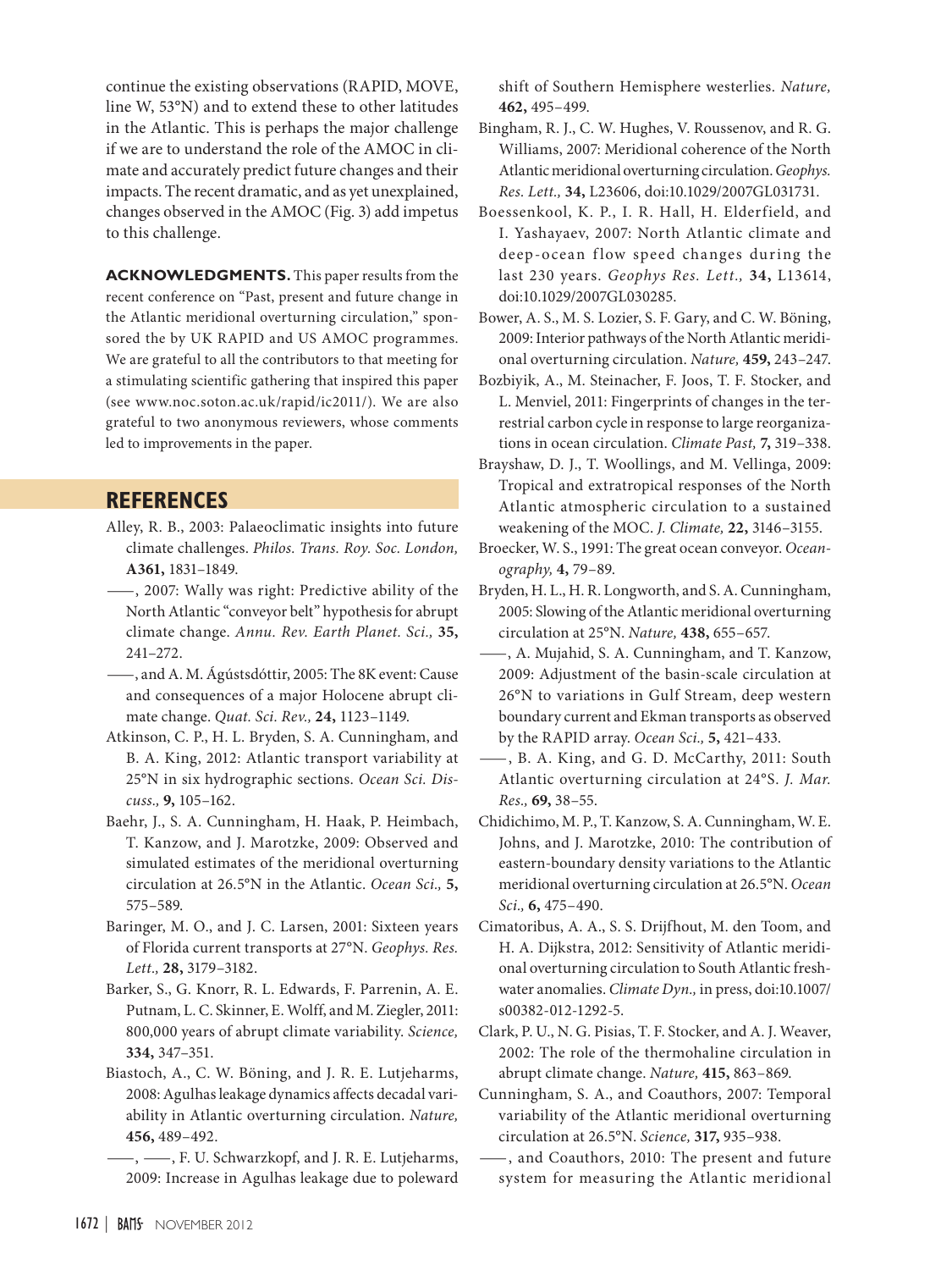overturning circulation and heat transport. *Proceedings of OceanObs'09: Sustained Ocean Observations and Information for Society,* J. Hall, D. E. Harrison, and D. Stammer, Eds., ESA Publication WPP-306, Vol. 2, European Space Agency, 229–244, [doi:10.5270/OceanObs09.cwp.21.](http://dx.doi.org/10.5270/OceanObs09.cwp.21)

- Delworth, T. L., and M. E. Mann, 2000: Observed and simulated multidecadal variability in the Northern Hemisphere. *Climate Dyn.,* **16,** 661–676.
- —, and K. W. Dixon, 2006: Have anthropogenic aerosols delayed a greenhouse gas-induced weakening of the North Atlantic thermohaline circulation? *Geophys. Res. Lett.,* **33,** L02606, [doi:10.1029/2005GL024980.](http://dx.doi.org/10.1029/2005GL024980)
- den Toom, M., H. A. Dijkstra, A. A. Cimatoribus, and S. S. Drijfhout, 2012: Effect of atmospheric feedbacks on the stability of the Atlantic meridional overturning circulation. *J. Climate,* **25,** 4081–4096.
- de Vries, P., and S. L. Weber, 2005: The Atlantic freshwater budget as a diagnostic for the existence of a stable shut down of the meridional overturning circulation. *Geophys. Res. Lett.,* **32,** L09606, [doi:10.1029/2004GL021450.](http://dx.doi.org/10.1029/2004GL021450)
- Dijkstra, H. A., 2007: Characterization of the multiple equilibria regime in a global ocean model. *Tellus,* **59A,** 695–705.
- Drijfhout, S. S., S. L. Weber, and E. van der Swaluw, 2011: The stability of the MOC as diagnosed from model projections for pre-industrial, present and future climates. *Climate Dyn.,* **37,** 1575–1586.
- Dunstone, N. J., and D. M. Smith, 2010: Impact of atmosphere and sub-surface ocean data on decadal climate prediction. *Geophys. Res. Lett.,* **37,** L02709, [doi:10.1029/2009GL041609.](http://dx.doi.org/10.1029/2009GL041609)
- Fischer, J., M. Visbeck, R. Zantopp, and N. Nunes, 2010: Interannual to decadal variability of the outflow from the Labrador Sea. *Geophys. Res. Lett.,* **37,** L24610, [doi:10.1029/2010GL045321.](http://dx.doi.org/10.1029/2010GL045321)
- Frajka-Williams, E., S. A. Cunningham, H. Bryden, and B. A. King, 2011: Variability of Antarctic Bottom Water at 24.5°N in the Atlantic. *J. Geophys Res.,* **116,** C11026, [doi:10.1029/2011JC007168.](http://dx.doi.org/10.1029/2011JC007168)
- Garzoli, S. L., and R. Matano, 2011: The South Atlantic and the Atlantic meridional overturning circulation. *Deep-Sea Res. II,* **58,** 1837–1847.
- Häkkinen, S., and P. B. Rhines, 2004: Decline of subpolar North Atlantic circulation during the 1990s. *Science,* **304,** 555–559.
- —, —, and D. L. Worthen, 2011: Atmospheric blocking and Atlantic multidecadal ocean variability. *Science,* **334,** 655–659.
- Hall, M. M., and H. L. Bryden, 1982: Direct estimates and mechanisms of ocean heat transport. *Deep-Sea Res.,* **29,** 339–359.
- Hawkins, E., and R. Sutton, 2009: The potential to narrow uncertainty in regional climate predictions. *Bull Amer. Meteor. Soc.,* **90,** 1095–1107.
- —, R. S. Smith, L. C. Allison, J. M. Gregory, T. J. Woollings, H. Pohlmann, and B. de Cuevas, 2011: Bistability of the Atlantic overturning circulation in a global climate model and links to ocean freshwater transport. *Geophys Res Lett.,* **38,** L10605, [doi:10.1029/2011GL047208.](http://dx.doi.org/10.1029/2011GL047208)
- Hemming, S. R., 2004: Heinrich events: Massive late Pleistocene detritus layers of the North Atlantic and their global climate imprint. *Rev. Geophys.,* **42,** RG1005, [doi:10.1029/2003RG000128](http://dx.doi.org/10.1029/2003RG000128).
- Hermanson, L., and R. T. Sutton, 2009: Case studies in interannual to decadal climate predictability. *Climate Dyn.,* **35,** 1169–1189.
- Higgins, P. A., and M. Vellinga, 2003: Ecosystem responses to abrupt climate change: Teleconnections, scale and the hydrological cycle. *Climate Change,* **64,** 127–142.
- Hobbs, W. R., and J. K. Willis, 2012: Midlatitude North Atlantic heat transport: A time series based on satellite and drifter data. *J. Geophys Res.,* **117,** C01008, [doi:10.1029/2011JC007039.](http://dx.doi.org/10.1029/2011JC007039)
- Hodson, D. L. R., and R. T. Sutton, 2011: The impact of resolution on the adjustment and decadal variability of the Atlantic meridional overturning circulation in a coupled climate model. *Climate Dyn.,* in press, [doi:10.1007/s00382-012-1309-0.](http://dx.doi.org/10.1007/s00382-012-1309-0)
- Houghton, J. T., Y. Ding, D. J. Griggs, M. Noguer, P. J. van der Linden, X. Dai, K. Maskell, and C. A. Johnson, Eds., 2001: *Climate Change 2001: The Scientific Basis.* Cambridge University Press, 881 pp.
- Hu, A., G. A. Meehl, W. Han, and J. Yin, 2011: Effect of the potential melting of the Greenland Ice Sheet on the meridional overturning circulation and global climate in the future. *Deep-Sea Res. II,* **58,** 1914–1926.
- Jacob, D., H. Goettel, J. Jungclaus, M. Muskulus, R. Podzun, and J. Marotzke, 2005: Slowdown of the thermohaline circulation causes enhanced maritime climate influence and snow cover over Europe. *Geophys. Res. Lett.,***32,** L21711, [doi:10.1029/2005GL023286.](http://dx.doi.org/10.1029/2005GL023286)
- Johns, W. E., and Coauthors, 2011: Continuous, arraybased estimates of Atlantic Ocean heat transport at 26.5°N. *J. Climate,* **24,** 2429–2449.
- Johnson, H. L., and D. P. Marshall, 2002: A theory for the surface Atlantic response to thermohaline variability. *J. Phys. Oceanogr.,* **32,** 1121–1132.
- Jungclaus, J. H., H. Haak, M. Esch, E. Roeckner, and J. Marotzke, 2006: Will Greenland melting halt the thermohaline circulation? *Geophys. Res. Lett.,* **33,** L17708, [doi:10.1029/2006GL026815.](http://dx.doi.org/10.1029/2006GL026815)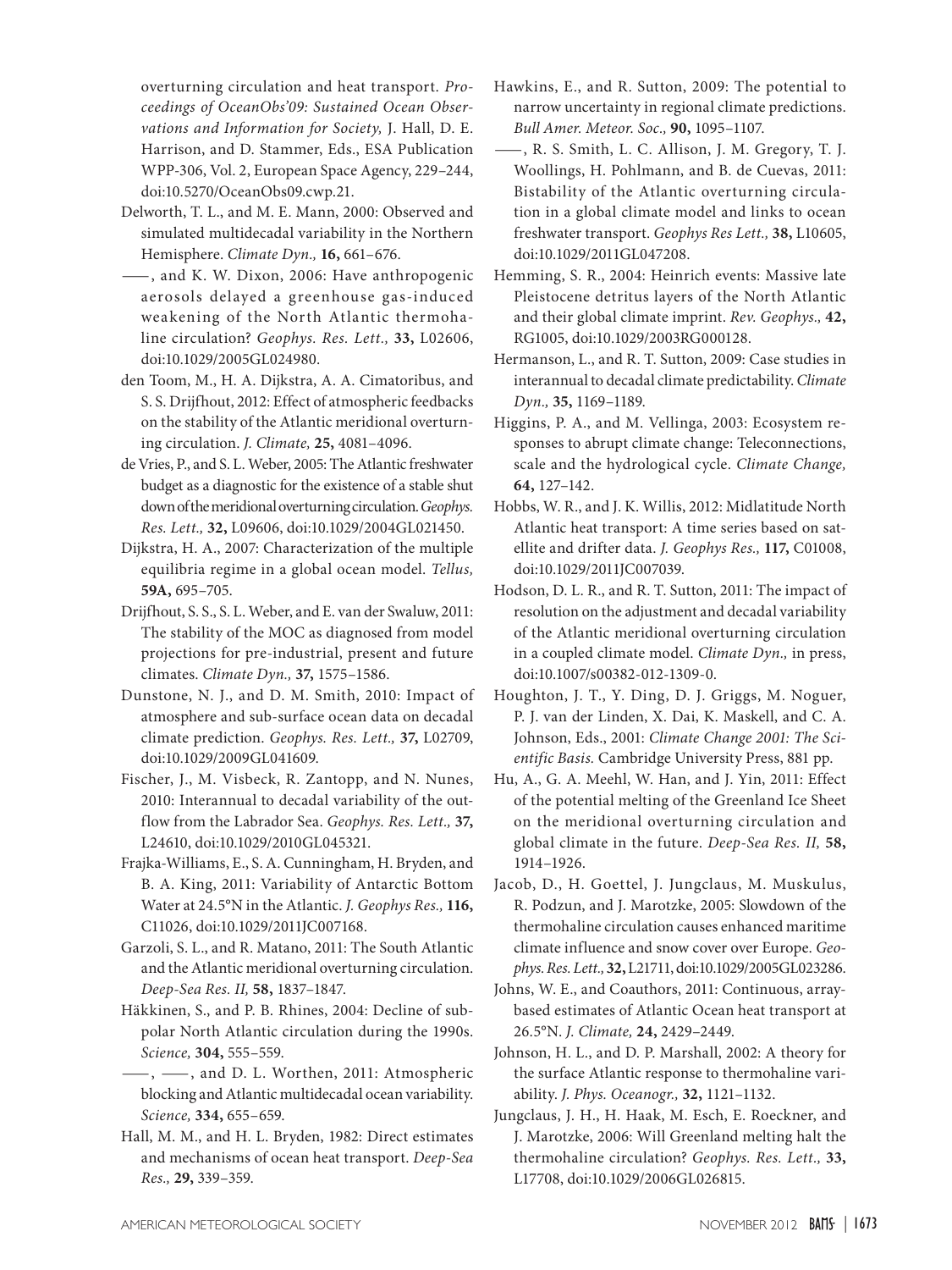- Kanzow, T., U. Send, W. Zenk, A. D. Chave, and M. Rhein, 2006: Monitoring the integrated deep meridional flow in the tropical North Atlantic: Longterm performance of a geostrophic array. *Deep-Sea Res. I,* **53,** 528–546.
- —, and Coauthors, 2007: Observed flow compensation associated with the MOC at 26.5°N in the Atlantic. *Science,* **317,** 938–941.
- —, H. Johnson, D. Marshall, S. A. Cunningham, J. J.-M. Hirschi, A. Mujahid, H. L. Bryden, and W. E. Johns, 2009: Basinwide integrated volume transports in an eddy-filled ocean. *J. Phys. Oceanogr.,* **39,** 3091–3110.
- —, and Coauthors, 2010: Seasonal variability of the Atlantic meridional overturning circulation at 26.5°N. *J. Climate,* **23,** 5678–5698.
- Knight, J. R., 2009: The Atlantic multidecadal oscillation inferred from the forced climate response in coupled general circulation models. *J. Climate,* **22,** 1610–1625.
- —, R. J. Allan, C. K. Folland, M. Vellinga, and M. E. Mann, 2005: A signature of persistent natural thermohaline circulation cycles in observed climate. *Geophys. Res. Lett.,* **32,** L20708, [doi:10.1029/2005GL024233](http://dx.doi.org/10.1029/2005GL024233).
- Kuhlbrodt, T., A. Griesel, M. Montoya, A. Levermann, M. Hofmann, and S. Rahmstorf, 2007: On the driving processes of the Atlantic meridional overturning circulation. *Rev. Geophys.,* **45,** RG2001, [doi:10.1029/2004RG000166](http://dx.doi.org/10.1029/2004RG000166).
- —, and Coauthors, 2009: An integrated assessment of changes in the thermohaline circulation. *Climatic Change,* **96,** 489–537.
- Latif, M., and N. S. Keenlyside, 2011: A perspective on decadal climate variability and predictability. *Deep-Sea Res. II,* **58,** 1880–1894.
- Levermann, A., A. Griesel, M. Hofmann, M. Montoya, and S. Rahmstorf, 2005: Dynamic sea level changes following changes in the thermohaline circulation. *Climate Dyn.,* **24,** 347–354.
- Longworth, H., J. Marotzke, and T. F. Stocker, 2005: Ocean gyres and abrupt change in the thermohaline circulation: A conceptual analysis. *J. Climate,* **18,** 2403–2416.
- Lozier, M. S., 2010: Deconstructing the conveyor belt. *Science,* **328,** 1507–1511.
- —, 2012: Overturning in the North Atlantic. *Annu. Rev. Mar. Sci.,* **4,** 291–315.
- —, V. Roussenov, M. S. C. Reed, and R. G. Williams, 2010: Opposing decadal changes for the North Atlantic meridional overturning circulation. *Nat. Geosci.,* **3,** 728–734.
- Lynch-Stieglitz, J., and Coauthors, 2007: Atlantic meridional overturning circulation during the Last Glacial Maximum. *Science,* **316,** 66–69.
- Mahajan, S., R. Zhang, T. L. Delworth, S. Zhang, A. J. Rosati, and Y.-S. Chang, 2011: Predicting Atlantic meridional overturning circulation (AMOC) variations using subsurface and surface fingerprints. *Deep-Sea Res. II,* **58,** 1895–1903.
- Matei, D., J. Baehr, J. H. Jungclaus, H. Haak, W. A. Müller and J. Marotzke, 2012: Multiyear prediction of the monthly mean Atlantic meridional overturning circulation. *Science,* **335,** 76–79.
- McCabe, G. J., M. A. Palecki, and J. L. Betancourt, 2004: Pacific and Atlantic Ocean influences on multidecadal drought frequency in the United States. *Proc. Natl. Acad. Sci. USA,* **101,** 4136–4141, [doi:10.1073/](http://dx.doi.org/10.1073/pnas.0306738101) [pnas.0306738101.](http://dx.doi.org/10.1073/pnas.0306738101)
- McManus, J. F., R. Francois, J.-M. Gherardi, L. D. Keigwin, and S. Brown-Leger, 2004: Collapse and rapid resumption of Atlantic meridional circulation linked to deglacial climate change. *Nature,* **428,** 834–837.
- Meehl, G. A., and Coauthors, 2009: Decadal prediction: Can it be skillful? *Bull Amer. Meteor. Soc.,* **90,** 1476–1485.
- Meinen, C. S., M. O. Baringer, and R. F. Garcia, 2010: Florida current transport variability: An analysis of annual and longer period signals. *Deep-Sea Res. I,* **57,** 835–846.
- Menviel, L., A. Timmermann, A. Mouchet, and O. Timm, 2008: Meridional reorganizations of marine and terrestrial productivity during Heinrich events. *Paleoceanography,* **23,** PA1203, [doi:10.1029/2007PA001445.](http://dx.doi.org/10.1029/2007PA001445)
- Msadek, R., K. W. Dixon, T. L. Delworth, and W. Hurlin, 2010: Assessing the predictability of the Atlantic meridional overturning circulation and associated fingerprints. *Geophys. Res. Lett.,* **37,** L19608, [doi:10.1029/2010GL044517](http://dx.doi.org/10.1029/2010GL044517).
- —, W. E. Johns, S. G. Yeager, G. Dnabasoglu, T. L. Delworth, and A. Rosati, 2012: The Atlantic meridional heat transport at 26.5°N and its relationship with the MOC in the RAPID array and GFDL and NCAR coupled models. *J. Climate,* submitted.
- Munoz, E., B. Kirtman, and W. Weijer, 2011: Varied representation of the Atlantic meridional overturning across multidecadal ocean reanalyses. *Deep-Sea Res. II,* **58,** 1848–1857.
- Murton, J. B., M. D. Bateman, S. R. Dallimore, J. T. Teller, and Z. Yang, 2010: Identification of Younger Dryas outburst flood path from Lake Agassiz to the Arctic Ocean. *Nature,* **464,** 740–743.
- Obata, A., 2007: Climate–carbon cycle model response to freshwater discharge into the North Atlantic. *J. Climate,* **20,** 5962–5976.
- Pardaens, A. K., J. M. Gregory, and J. A. Lowe, 2011: A model study of factors influencing projected changes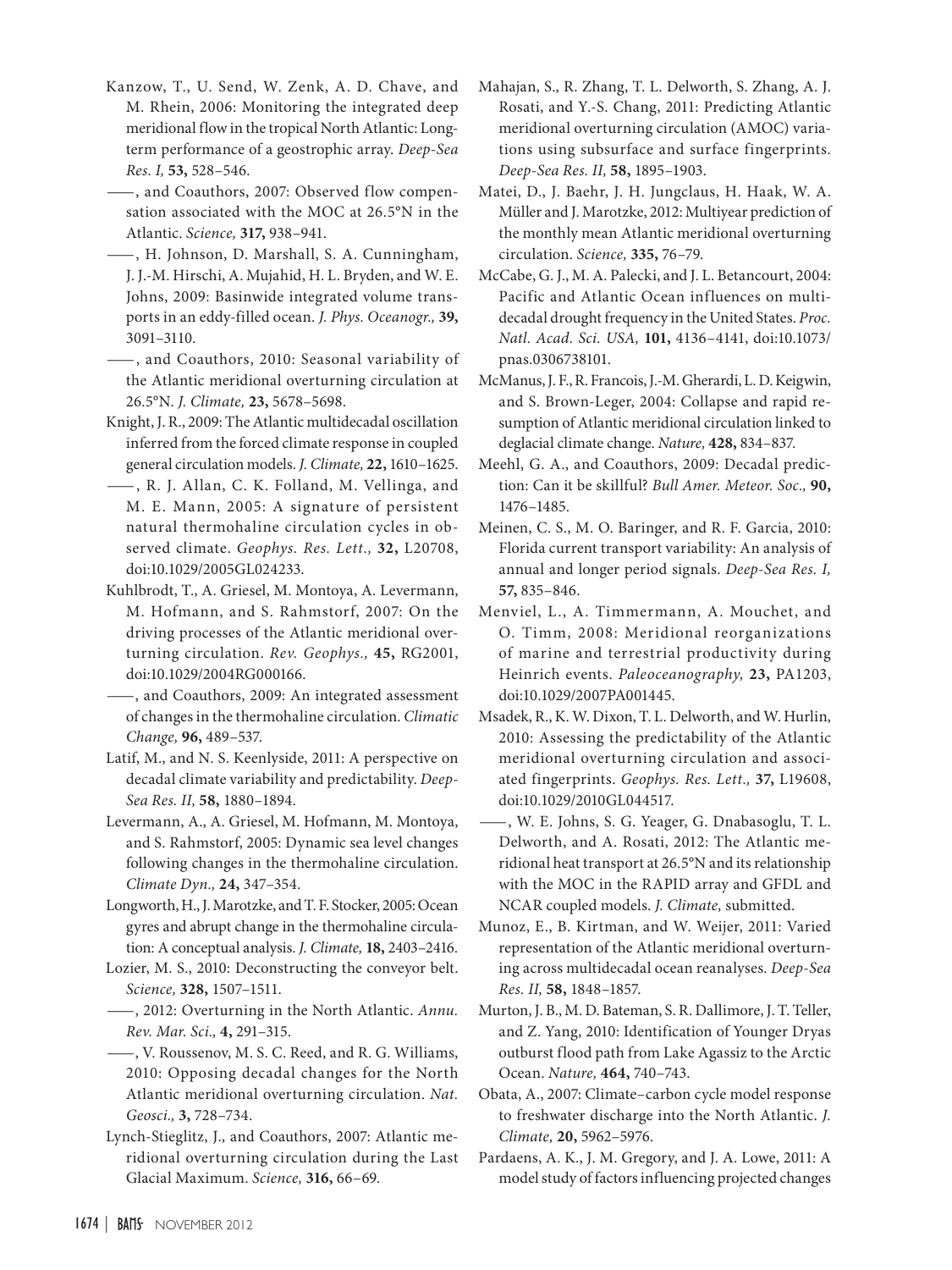in regional sea level over the twenty-first century. *Climate Dyn.,* **36,** 2015–2033.

- Pohlmann, H., J. Jungclaus, A. Köhl, D. Stammer, and J. Marotzke, 2009: Initializing decadal climate predictions with the GECCO oceanic synthesis: Effects on the North Atlantic. *J. Climate,* **22,** 3926–3938.
- Rahmstorf, S., 2002: Ocean circulation and climate during the past 120,000 years. *Nature,* **419,** 207–214.
- —, and Coauthors, 2005: Thermohaline circulation hysteresis: A model intercomparison. *Geophys. Res Lett.,* **32,** L23605, [doi:10.1029/2005GL023655.](http://dx.doi.org/10.1029/2005GL023655)
- Rayner, D., and Coauthors, 2011: Monitoring the Atlantic meridional overturning circulation. *Deep-Sea Res. II,* **58,** 1744–1753.
- Sabine, C. L., and Coauthors, 2004: The oceanic sink for anthropogenic CO2 . *Science,* **305,** 367–371.
- Sarojini, B. B., and Coauthors, 2011: High frequency variability of the Atlantic meridional overturning circulation. *Ocean Sci.,* **7,** 471–486.
- Schmittner, A., 2005: Decline of the marine ecosystem caused by a reduction in the Atlantic overturning circulation. *Nature,* **434,** 628–633.
- —, M. Latif, and B. Schneider, 2005: Model projections of the North Atlantic thermohaline circulation for the 21st century assessed by observations. *Geophys. Res. Lett.,* **32,** L23710, [doi:10.1029/2005GL024368](http://dx.doi.org/10.1029/2005GL024368).
- Schuster, U., and A. J. Watson, 2007: A variable and decreasing sink for atmospheric  $\mathrm{CO}_2^{}$  in the North Atlantic. *J. Geophys. Res.,* **112,** C11006, [doi:10.1029/2006JC003941.](http://dx.doi.org/10.1029/2006JC003941)
- Send, U., M. Lankhorst, and T. Kanzow, 2011: Observation of decadal change in the Atlantic meridional overturning circulation using 10 years of continuous transport data. *Geophys. Res. Lett.,* **38,** L24606, [doi:10.1029/2011GL049801](http://dx.doi.org/10.1029/2011GL049801).
- Shaffrey, L., and R. Sutton, 2006: Bjerknes compensation and decadal variability of the energy transport in a coupled climate model. *J. Climate,* **19,** 1167–1181.
- Solomon, A., and Coauthors, 2011: Distinguishing the roles of natural and anthropogenically forced decadal climate variability: Implications for prediction. *Bull. Amer. Meteor. Soc.,* **92,** 141–156.
- Solomon, S., D. Qin, M. Manning, M. Marquis, K. Averyt, M. M. B. Tignor, H. L. Miller Jr., and Z. Chen, Eds., 2007: *Climate Change 2007: The Physical Science Basis.* Cambridge University Press, 996 pp.
- Speich, S., and Coauthors, 2010: A monitoring system for the South Atlantic as a component of the MOC*. Proceedings of OceanObs'09: Sustained Ocean Observations and Information for Society,* J. Hall, D. E. Harrison, and D. Stammer, Eds., ESA Publ. WPP-306, European Space Agency, 4 pp.
- Stommel, H. M., 1961: Thermohaline convection with two stable regimes of flow. *Tellus,* **13,** 224–230.
- Stouffer, R. J., and Coauthors, 2006: Investigating the causes of the response of the thermohaline circulation to past and future climate changes. *J. Climate,* **19,** 1365–1387.
- Sutton, R. T., and D. L. R. Hodson, 2005: Atlantic Ocean forcing of North American and European summer climate. *Science,* **309,** 115–118.
- Swingedouw, D., P. Braconnot, and O. Marti, 2006: Sensitivity of the Atlantic meridional overturning circulation to the melting from northern glaciers in climate change experiments. *Geophys. Res. Lett.,* **33,** L07711, [doi:10.1029/2006GL025765.](http://dx.doi.org/10.1029/2006GL025765)
- Takahashi, T., and Coauthors, 2009: Climatological mean and decadal change in surface ocean pCO<sub>2</sub>, and net sea–air CO2 flux over the global oceans. *Deep-Sea Res. II,* **56,** 554–577.
- Tiedje, B., A. Köhl and J. Baehr, 2012: Potential predictability of the North Atlantic heat transport based on an oceanic state estimate. *J. Climate,* in press.
- Toole, J. M., R. G. Curry, T. M. Joyce, M. McCartney, and B. Peña-Molino, 2011: Transport of the North Atlantic deep western boundary current about 39°N, 70°W: 2004–2008. *Deep-Sea Res. II,* **58,** 1768–1780.
- Trenberth, K. E., and J. M. Caron, 2001: Estimates of meridional atmosphere and ocean heat transports. *J. Climate,* **14,** 3433–3443.
- U.S. CLIVAR AMOC Planning Team, 2007: Implementation strategy for a JSOST near-term priority assessing meridional overturning circulation variability: Implications for rapid climate change. U.S. CLIVAR Rep. 2007-2, 23 pp.
- Valdes, P., 2011: Built for stability. *Nat. Geosci.,* **4,** 414–416.
- Vellinga, M., and R. Wood, 2002: Global climatic impacts of a collapse of the Atlantic thermohaline circulation. *Climatic Change,* **54,** 251–267.
- —, and —, 2008: Impacts of thermohaline circulation shutdown in the twenty-first century. *Climatic Change,* **91,** 43–63.
- —, and P. Wu, 2008: Relations between northward ocean and atmosphere energy transports in a coupled climate model. *J. Climate,* **21,** 5610–583.
- —, R. A. Wood, and J. M. Gregory, 2002: Processes governing the recovery of a perturbed thermohaline circulation in HadCM3. *J. Climate,* **15,** 764–780.
- Watson, A. J., and Coauthors, 2009: Tracking the variable North Atlantic sink for atmospheric  $\text{CO}_2$ . *Science,* **326,** 1391–1393.
- Wiersma, A. P., and H. Renssen, 2006: Model–data comparison for the 8.2 ka BP event: Confirmation